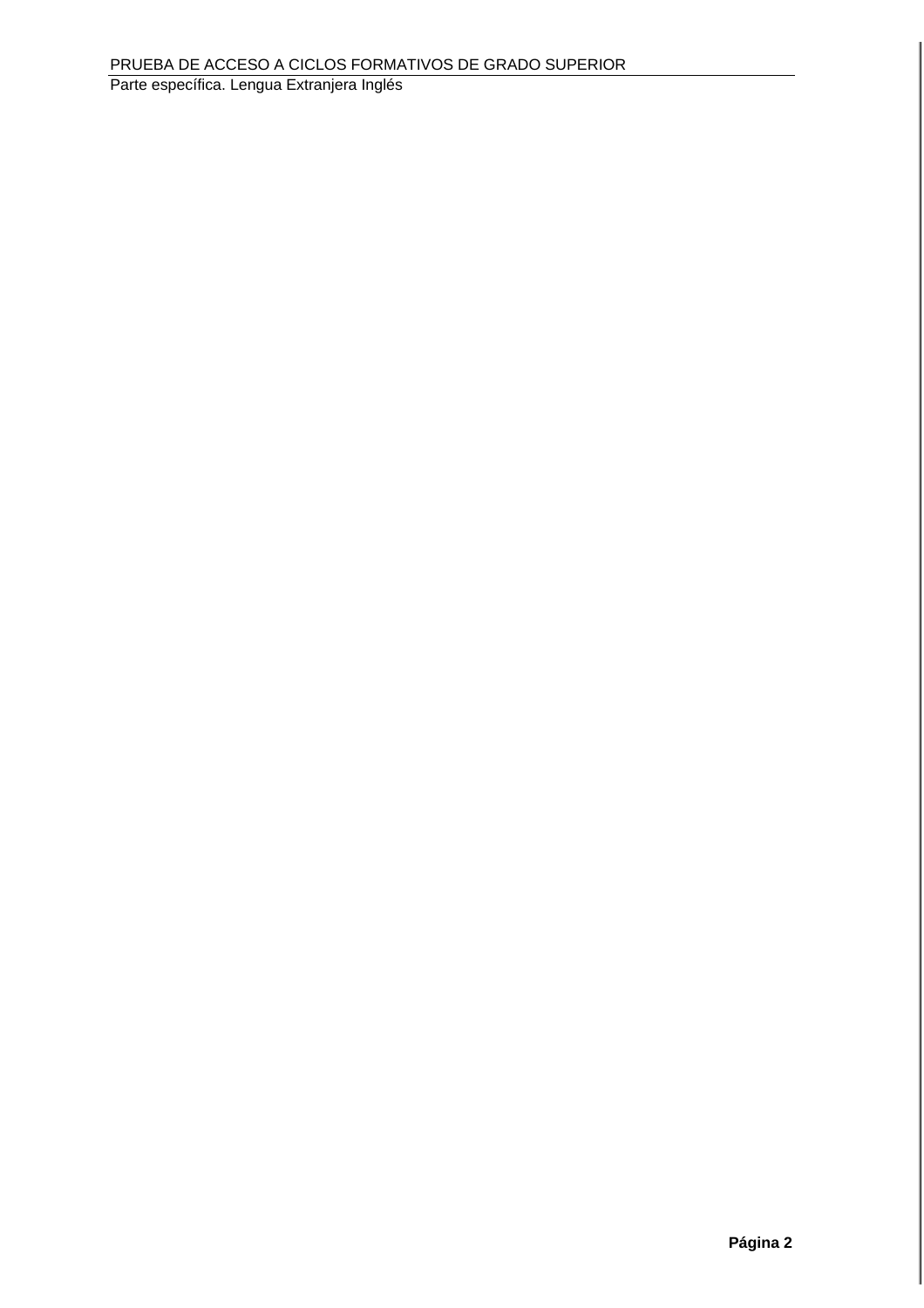### **INSTRUCCIONES GENERALES PARA EL USO DEL CUADERNILLO DE EXAMEN**

- − Escriba con letras mayúsculas los datos que se le piden en la portada.
- − No escriba en los espacios sombreados.
- − Para las respuestas, use los espacios en blanco existentes previstos al efecto.
- − Lea atentamente las instrucciones para la realización de cada ejercicio y los criterios de puntuación y calificación de cada pregunta o apartado.
- − Escriba las respuestas con letra clara.
- − Si se equivoca, tache el error con una línea: esta respuesta es un ejemplo

### **CRITERIOS DE CALIFICACIÓN**

| <b>EJERCICIO</b> | <b>PUNTUACIÓN</b><br><b>MÁXIMA</b> | <b>CRITERIOS</b>                                                                                                                                                                              |
|------------------|------------------------------------|-----------------------------------------------------------------------------------------------------------------------------------------------------------------------------------------------|
|                  | 1 punto                            | Hasta 1 punto por contestar correctamente a la<br>pregunta, teniendo en cuenta la comprensión del<br>texto, la expresión y el no copiar directamente del<br>texto                             |
| 2                | 1 punto                            | Hasta 1 punto por contestar correctamente a la<br>pregunta, teniendo en cuenta la comprensión del<br>texto, la expresión y el no copiar directamente del<br>texto                             |
| 3                | 1 punto                            | Hasta 1 punto por contestar correctamente a la<br>pregunta, teniendo en cuenta la comprensión del<br>texto, la expresión y el no copiar directamente del<br>texto                             |
| 4                | 1 punto                            | Hasta 1 punto por el dominio léxico                                                                                                                                                           |
| 5                | 2 puntos                           | Hasta 2 puntos por el correcto<br>de<br>manejo<br>estructuras gramaticales                                                                                                                    |
| 6                | 4 puntos                           | 4 puntos por la expresión<br>escrita,<br>Hasta<br>coherencia, fluidez, organización, creatividad,<br>corrección, claridad y adecuación. Se deberá<br>alcanzar el mínimo de palabras requerido |

**LAS PERSONAS ENCARGADAS DE LA APLICACIÓN DE LA PRUEBA LES ADVERTIRÁN DEL TIEMPO DE FINALIZACIÓN DE LA MISMA 10 MINUTOS ANTES DEL FINAL.** 

**DISPONE DE DOS HORAS PARA LA REALIZACIÓN DE TODOS LOS EJERCICIOS DE ESTA PRUEBA.**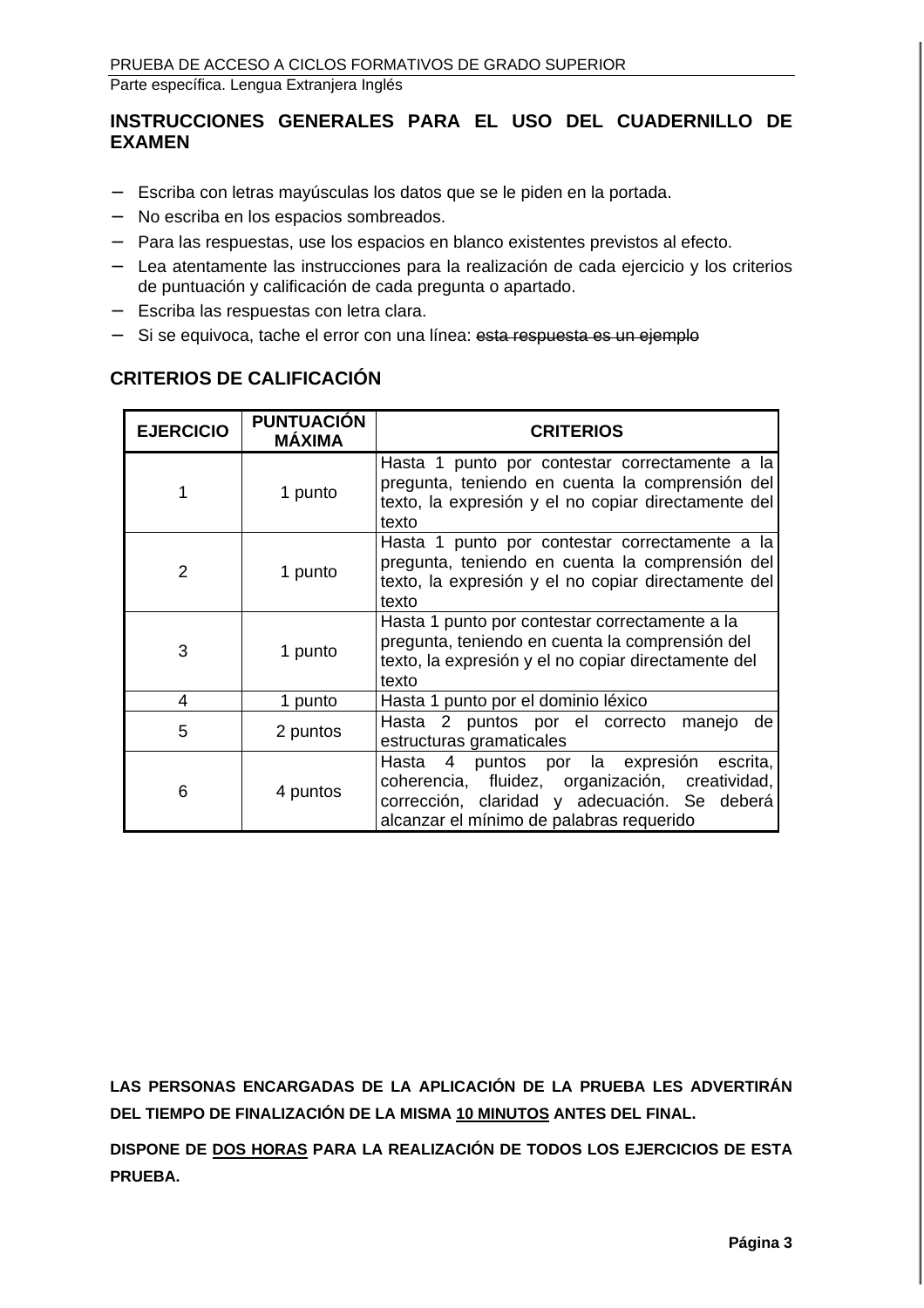### **READING**

Read the following text carefully and answer the questions.

# **BBCSPORT**

While London prepares to host the Olympics for the first time for 64 years in 2012, four other cities are competing to be the British capital's successor in 2016. Chicago, Madrid, Rio and Tokyo submitted their bids to the International Olympic Committee by the 12 February deadline. A decision on who will host the 2016 Games is to be announced in Copenhagen, Denmark, on 2 October.

BBC Sport takes a look at the four cities trying to host the 2016 Olympic Games.

Chicago 2016 representative for the Games thinks they have two great plusses: - the City itself, the passionate, sports-loving diverse people of their city and the plan itself , as the project would be developed in the heart of the city; so he said: "if the Olympics come here, people will walk out of their hotel and straight into sports venues, or our theatres, our museums, our restaurants. It's a very city-central Games".

Madrid, on the other hand, boasts it is a city "open to the rest of the world" where thousands of people from other areas of Spain and the international community live together and it also embraces culture and sport. It is also proud of its cultural and historical heritage. A wide variety of well-known representatives of the Spanish political, business and sports scene are backing the Madrid candidature.

In 2007, Rio de Janeiro staged the Pan American Games and the Parapan American Games in succession, using the same facilities for both events. This model was praised by the leaders of the Americas Paralympics Committee (APC).Consequently, Rio de Janeiro is one of the few cities of the world to have the experience of organizing two major multisports events one right after the other.

Finally, the last candidate: Tokyo, despite its successful staging of the 2002 Football World Cup, could suffer from the fact that Beijing hosted the Games in 2008, although it would not be the first time the Olympics have been staged on the same continent within eight years.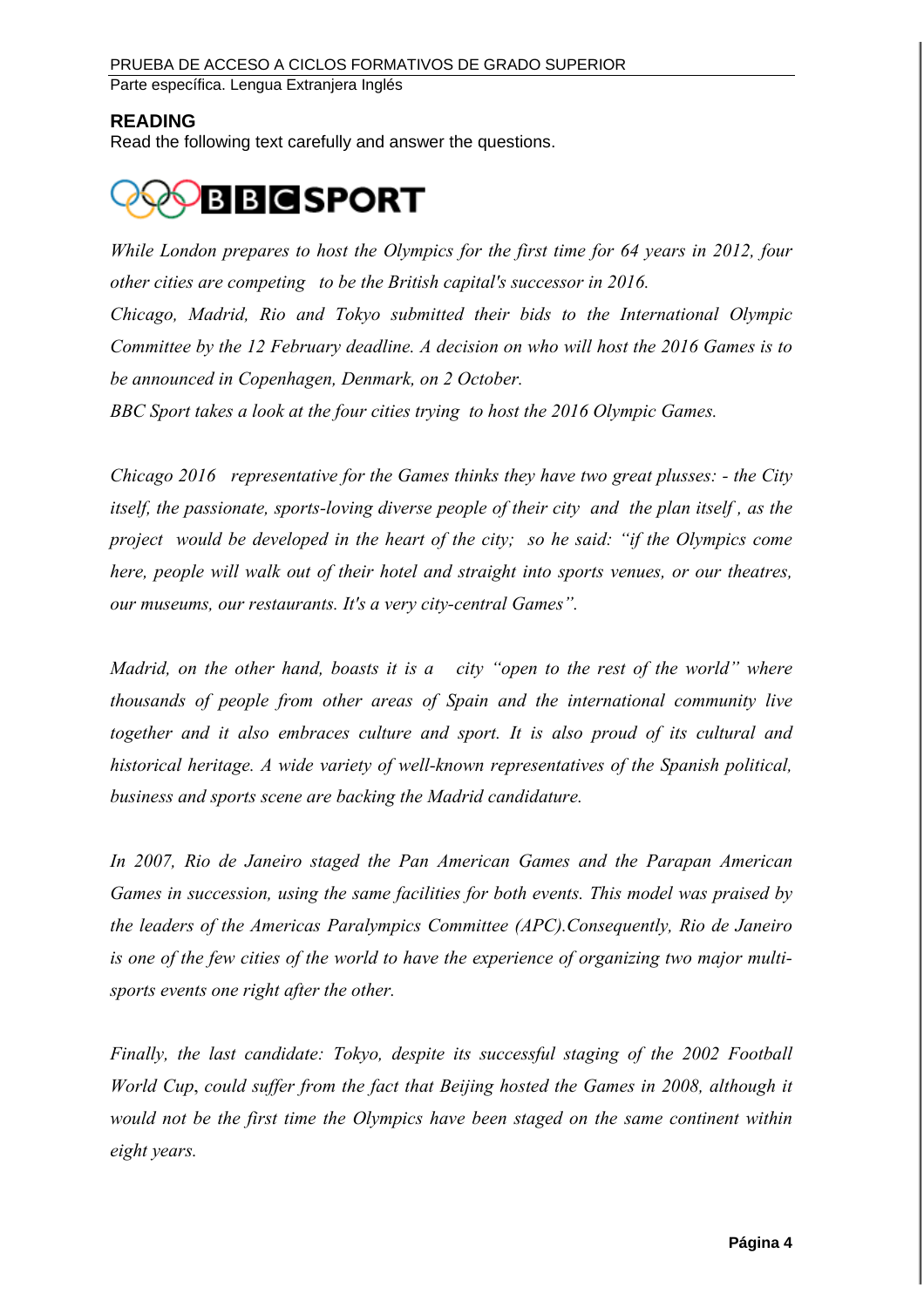### **READING.**

**Answer these questions in your own words. Base your answers on the information from the text.** 

- 1. When will we know the location of the 2016 Olympic Games?
- 2. What two advantages does Chicago offer to celebrate the games there?
- 3. What is Rio de Janeiro's strong point?

### **VOCABULARY**

4. Find words in the text that mean:

\_\_\_\_\_\_\_\_\_\_\_\_\_\_\_\_\_\_\_\_\_\_\_\_\_\_\_\_\_

\_\_\_\_\_\_\_\_\_\_\_\_\_\_\_\_\_\_\_\_\_\_\_\_\_\_\_\_\_

\_\_\_\_\_\_\_\_\_\_\_\_\_\_\_\_\_\_\_\_\_\_\_\_\_\_\_\_\_

\_\_\_\_\_\_\_\_\_\_\_\_\_\_\_\_\_\_\_\_\_\_\_\_\_\_\_\_\_

- Centre (2<sup>nd</sup> paragraph)

-Famous (3rd paragraph)

- To support (3<sup>rd</sup> paragraph)

- Victorious (5<sup>th</sup> paragraph)